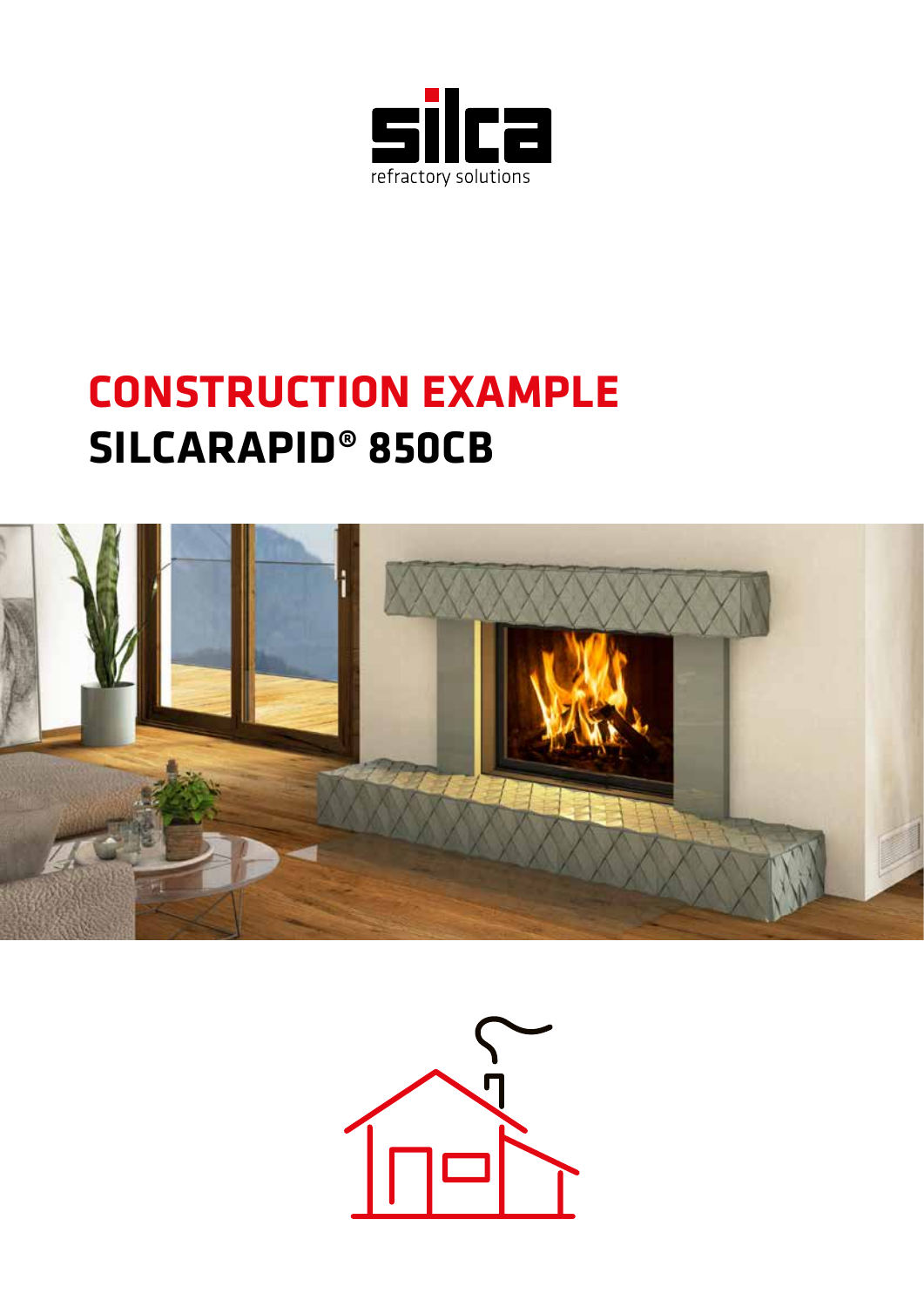

#### **SILCARAPID® 850CB**

The construction and installation of fireplaces have to be carried out in accordance with the national legal regulations. We always recommend a professional installation carried out by a qualified company. Before planning the fireplace, clarify the fire and heat protection with the responsible chimney sweep. Follow the guidelines for occupational health and safety, the specifications of the heating insert manufacturer and the safety data sheets for the materials to be used. Legal regulations and specifications include the TR-OL Technical Regulations for Stove and Air Heater Construction, Firing Ordinances, TRGI (Technical Regulations for Gas Installation), TRF (Technical Regulations for Liquid Gas) and the Federal Immission Control Act as well as the standards and guidelines for fire protection, which are valid in Germany.

Check any attachments, floors, ceilings and adjacent walls for combustible components and protect them in accordance with the respective legal regulations. It may be necessary to install an additional rear ventilation for insulation. Combustible attachments to the fireplace, as well as shelves such as eg.a wood storage, have to be adequately protected from thermal stress. We recommend the use of our SILCA® 250KM insulation board in sufficient board thickness to protect the adjacent walls and attachments. The SILCARAPID® 850CB construction board can be combined with the SILCA® 250KM insulation board and the SILCAHEAT® 600C construction board for fireplaces. Please notice our general catalogue SILCA® Domestic Fireplaces and Chimneys and the SILCARAPID® 850CB brochure, as well as the technical data sheets and safety data sheets of the products used.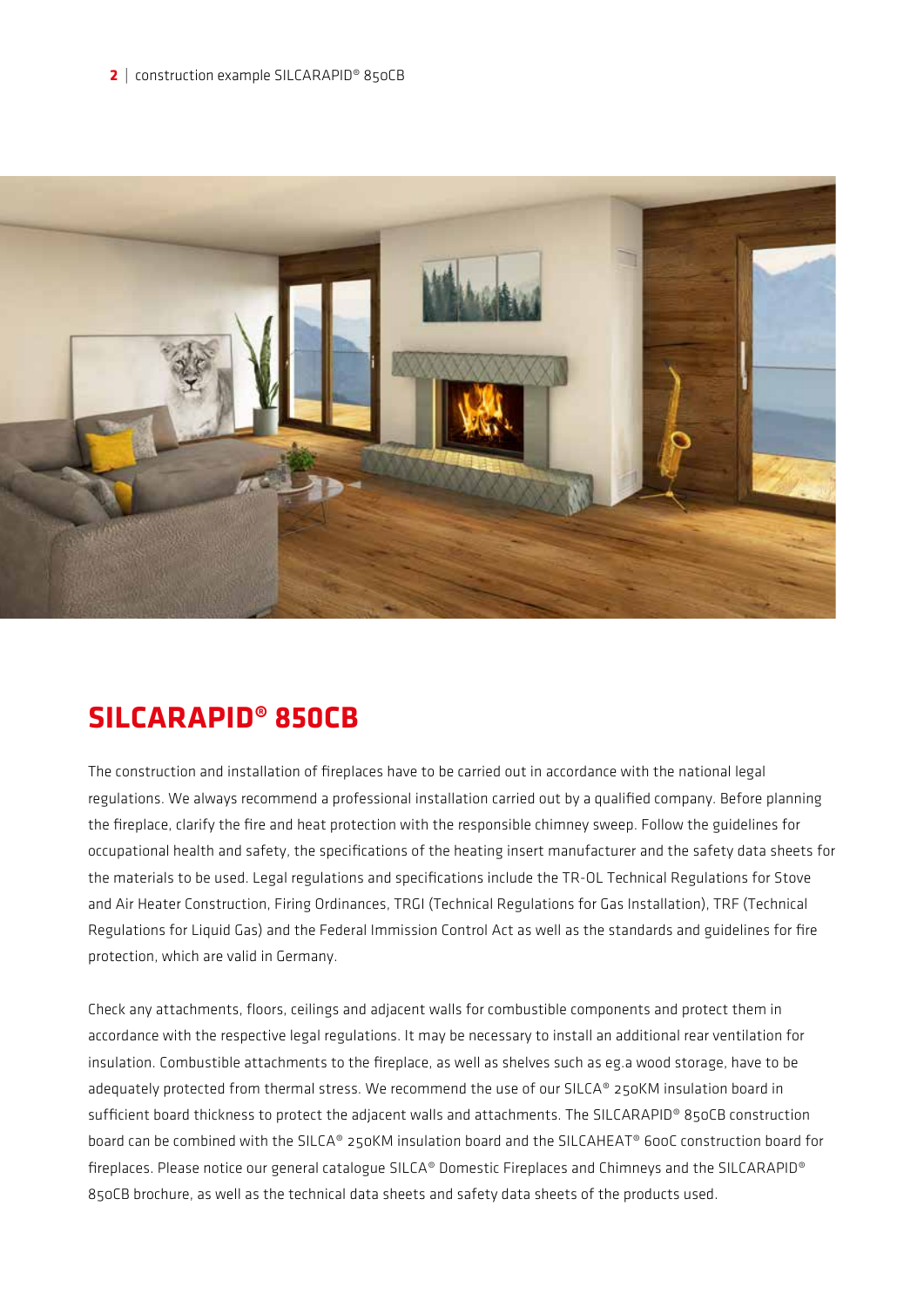construction example SILCARAPID® 850CB | **3**





### **1**

Prepare sufficient L, T or U profiles for your fireplace out of the offered **SILCARAPID® stripes**  1250 x 68 x 17 mm. We recommend the use of an electric or cordless screwdriver and/or a drywall screwdriver as well as an electric or cordless stapler or brad nailer for connecting by using stainless steel or phosphated screws, staples or nails with a length of max. 25mm to 30 mm. (see picture A)

pic A



**2**

Insulate the adjacent walls and adjacent parts with a sufficiently thick **SILCA® 250KM** insulation board in accordance with the national regulations and legal requirements. For this, cut corresponding **SILCA® 250KM** boards to the required size and bond them with SILCADUR-HFS adhesive. Please note that a rear ventilation may have to be planned and installed. In addition, the heating insert manufacturer's specifications in the installation instructions have to be followed. All attached parts of the fireplace have to be protected against too high thermal stress. (see picture B)

pic B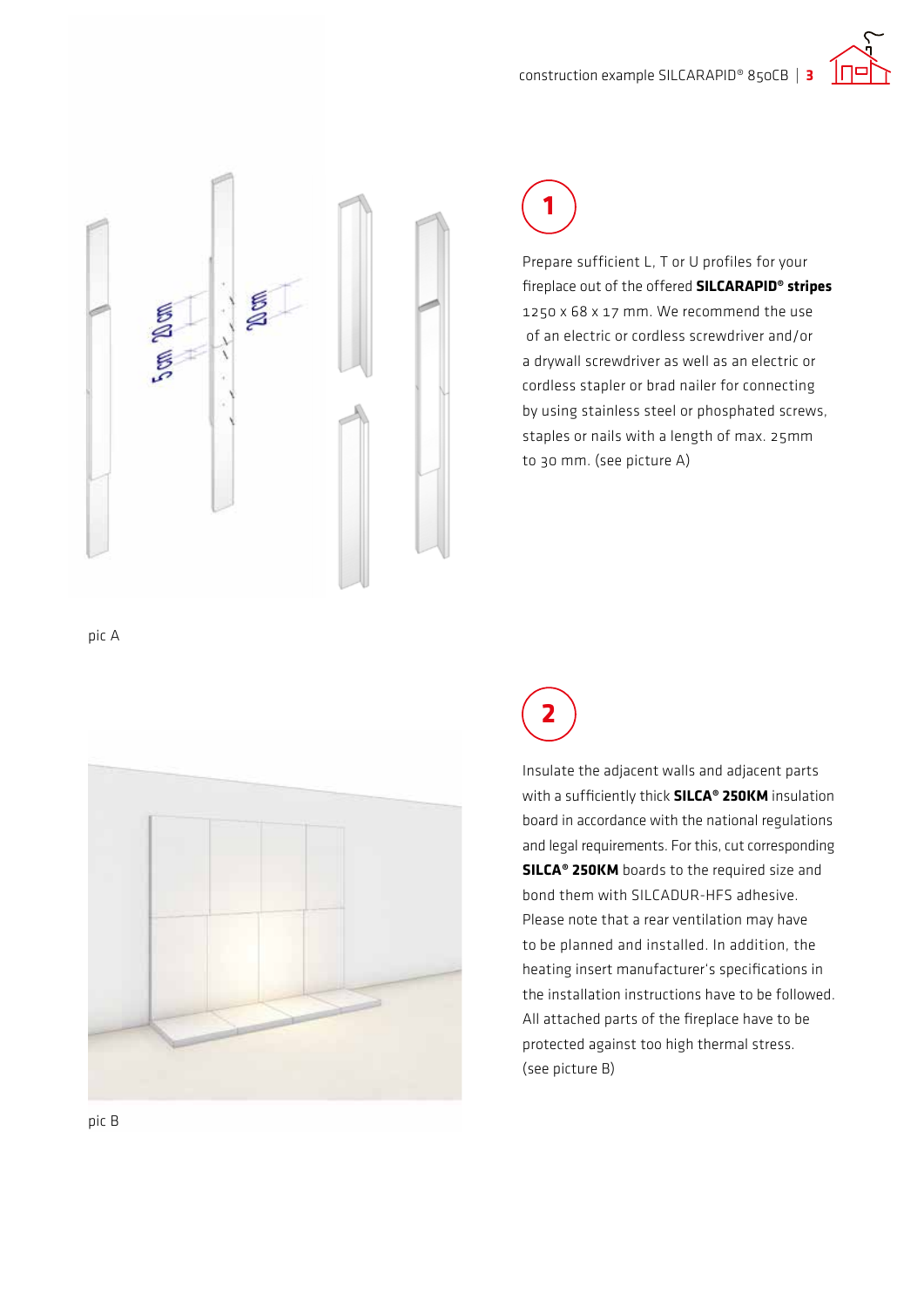



Align the heating insert and ensure that it is stable and that the floor surface is sufficiently stable and insulated.



Fix the L-profiles to the wall, floor and/or ceiling to define the fireplace. The thickness of the **SILCARAPID® 850CB** construction board has to be taken into consideration. (see picture C)



Connect the heating insert to the appropriate connections in accordance with the legal regulations.



Place the prefabricated stripes as I-, L-; U- or T-profile. Make sure that there is sufficient stability and that they are aligned accurately. The installation of front, side and cross profiles gives the supporting construction the required stability. The entire fireplace should be installed in a decoupled manner. (see picture D)



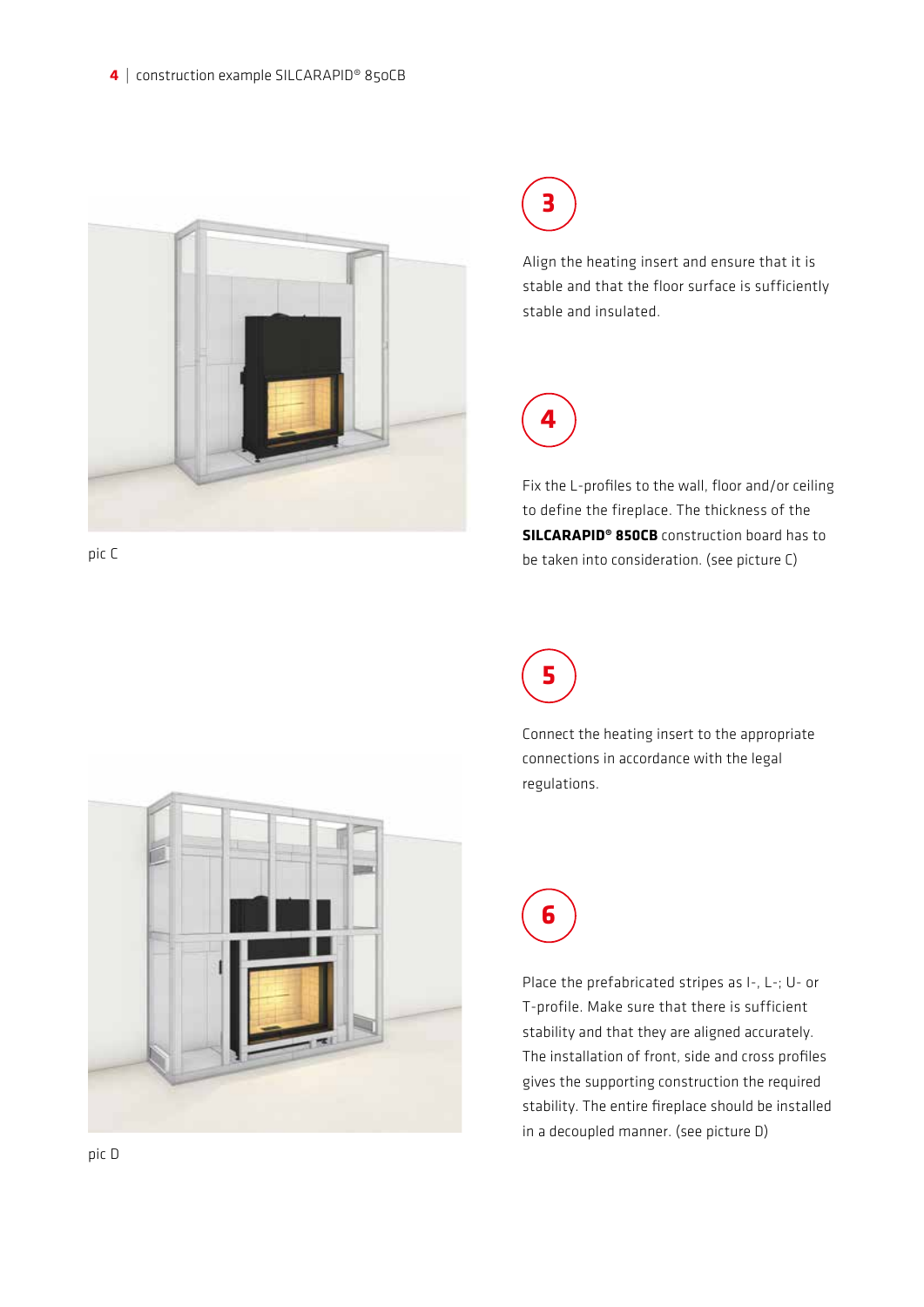**7**

If necessary, also plan the use of a false ceiling as insulation with **SILCA® 250KM** at the upper edge of the warm air grille. This serves to insulate the room ceiling and to deflect the warm air. Sufficient cross profiles as well as the rear insulation out of SILCA® 250KM can be used as a support for the false ceiling at this point. (see picture D)





**SILCARAPID® 850CB** then is fixed to the prepared supporting construction with 25 mm to 30 mm stainless steel or phosphated screws, nails or staples. We recommend a distance of 100 to 250 mm between the single screws, nails or staples. Make sure that they are screwed in and countersunk completely. Keep a sufficient distance between the heating insert and the stove lining (expansion of the heating insert) and mind the installation of a sufficient number and size of supply and warm air grilles according to the heating insert manufacturer's instructions. (see picture E)

pic E



Double planking of **SILCARAPID®850CB** is not generally necessary. But for reasons of better stability (e.g. in case of heavier pictures or attachments) it may be applied overlapping the joints in individual cases.



To facilitate filling the joints between the boards, we recommend deburring the edges of the **SILCARAPID® 850CB** boards with a file or drywall plane and breaking the edges at 45 ° to a depth and width of approx. 5 mm.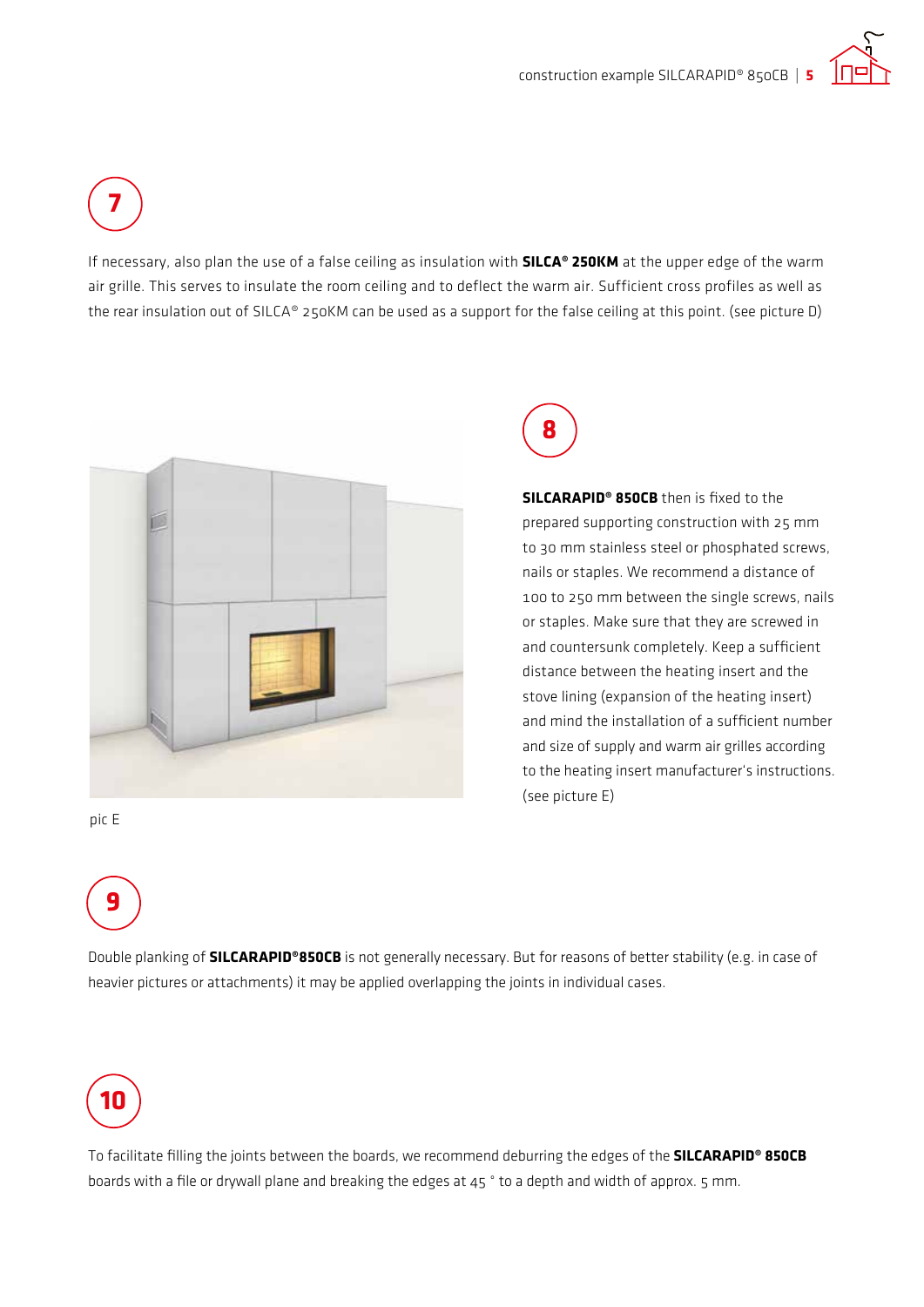# **11**

Prime the joints, screw, staple or nail holes in the **SILCARAPID® 850CB** with **SILCACON primer HFS**. For this, mix the primer with clean water in a ratio of up to 1:2.



**12**

Fill the primed joints and mounting holes with **SILCACON filler**, e.g. using a putty knife, and scrape or sand the hardened filler material. **SILCACON filler** is mixed with water to a homogeneous mass approx. 1 kg/0.8 litres of water. After a maturing time of 5 minutes, stir the mass again and then apply. (see picture F)

pic F



Remove any dust that may coat the **SILCARAPID® 850CB** construction boards as a result of the sanding work. Prime the entire surface of the **SILCARAPID® 850CB** construction board with **SILCACON primer HFS** using a brush, puff, paint roller or a sprayer.



Depending on the customer's wishes, the entire surface of the **SILCARAPID® 850CB** may now completely be filled a second time in order to meet the highest quality requirements. The application is carried out then in a layer thickness of 1 to a maximum of 4 mm. With thicker layers there is a risk of cracking! The required quantity is approx. 1.5 kg/m<sup>2</sup> for a layer thickness of 1 mm. The application temperature is between 5 and 30°C. After 24 hours of drying, the **SILCACON filler** can be sanded.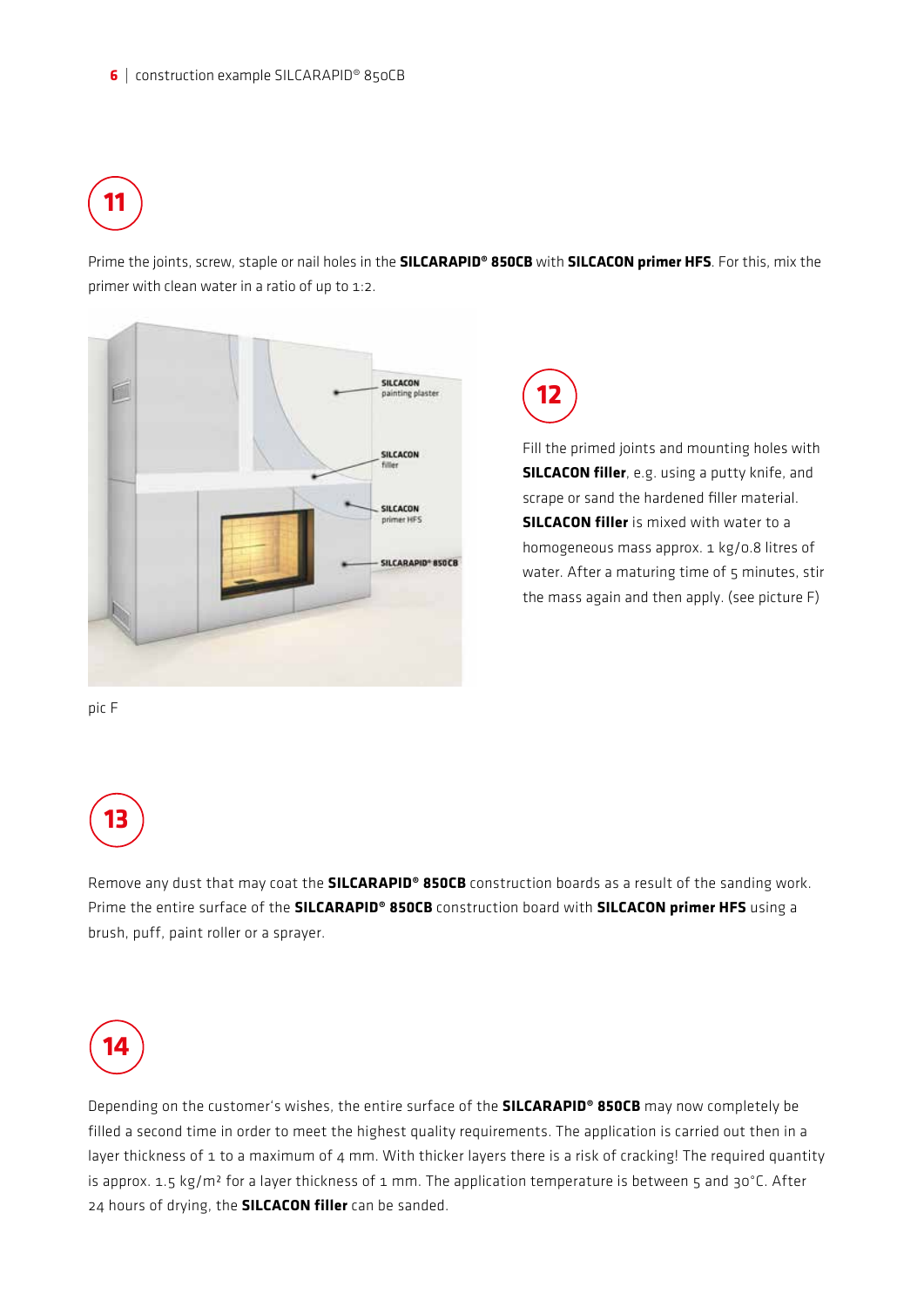

**15**

Design the surface of the **SILCARAPID® 850CB** construction board individually. Due to the smooth and high-quality surface of the new SILCARAPID® 850CB construction board, labour-intensive plastering of the surface is no longer necessary. We recommend a surface treatment with the white SILCACON painting plaster. For a further colour design, it is possible to paint over the **SILCACON painting plaster** with a temperature-resistant silicate paint. Stir **SILCACON painting plaster** thoroughly before application, then work up with a brush, paint brush or paint roller and structure if desired. The required quantity is approx. 400-500 g/m². Do not apply below +8°C air and object temperature. Discrepancies due to the object are to be determined by a test coat.

# **16**

It is also possible to cover the surface, completely or partly, with natural stone, granite, marble, tiles or stove tiles. We recommend **SILCACON adhesive** for bonding. Ensure sufficient stability when covering the SILCARAPID® 850CB construction board. In any case, the surface has to be pre-treated with **SILCACON primer HFS** beforehand. Possibly, a thin, roughened adhesive layer has to be created afterwards by raboting with the SILCACON adhesive. For this reason SILCARAPID® 850CB is produced with an only slightly sanded surface on its backside.

## **17**

After a drying time of at least 24 hours, the fireplace can usually be taken into commission in accordance with the heating insert manufacturer's instructions.

### **18**

Please note that the construction and the commissioning of fireplaces may be subject to notification according to national regulations.

#### **SILCA - developed for practice - produced for professionals - approved in application!**